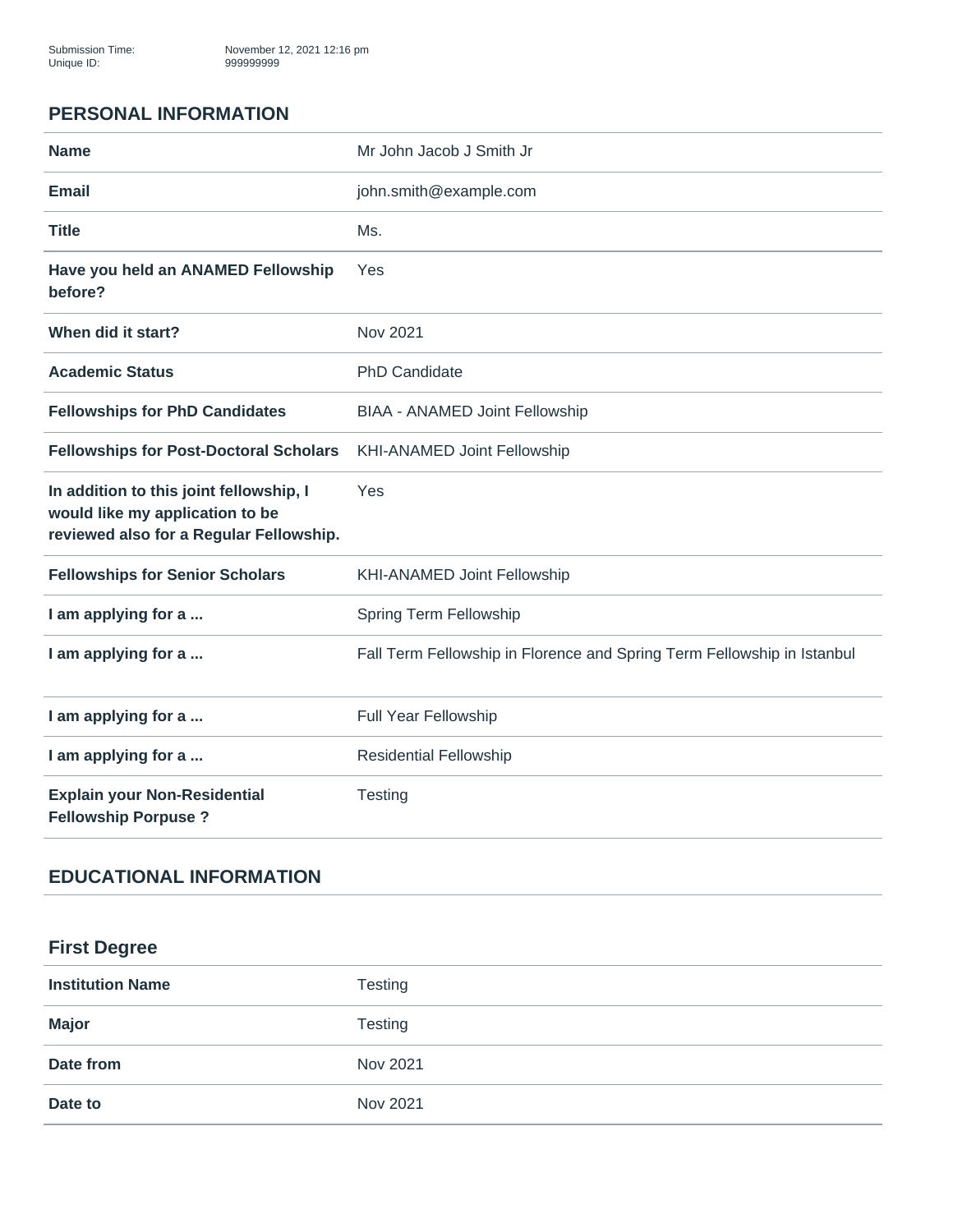| <b>Degree</b>               | Master's Degree |
|-----------------------------|-----------------|
| Do you want to add another? | Yes   Yes       |

# **Second Degree**

| <b>Institution Name</b>     | <b>Testing</b>           |
|-----------------------------|--------------------------|
| <b>Major</b>                | <b>Testing</b>           |
| Date from                   | Nov 2021                 |
| Date to                     | Nov 2021                 |
| <b>Degree</b>               | <b>Bachelor's Degree</b> |
| Do you want to add another? | Yes   Yes                |

# **Third Degree**

| <b>Institution Name</b>     | <b>Testing</b>  |
|-----------------------------|-----------------|
| <b>Major</b>                | <b>Testing</b>  |
| Date from                   | Nov 2021        |
| Date to                     | Nov 2021        |
| <b>Degree</b>               | Master's Degree |
| Do you want to add another? | No   No         |

# **Fourth Degree**

| <b>Institution Name</b>     | <b>Testing</b>  |
|-----------------------------|-----------------|
| <b>Major</b>                | <b>Testing</b>  |
| Date from                   | Nov 2021        |
| Date to                     | Nov 2021        |
| <b>Degree</b>               | Master's Degree |
| Do you want to add another? | No   No         |

# **Fifth Degree**

| <b>Institution Name</b> | Testing |
|-------------------------|---------|
| <b>Major</b>            | Testing |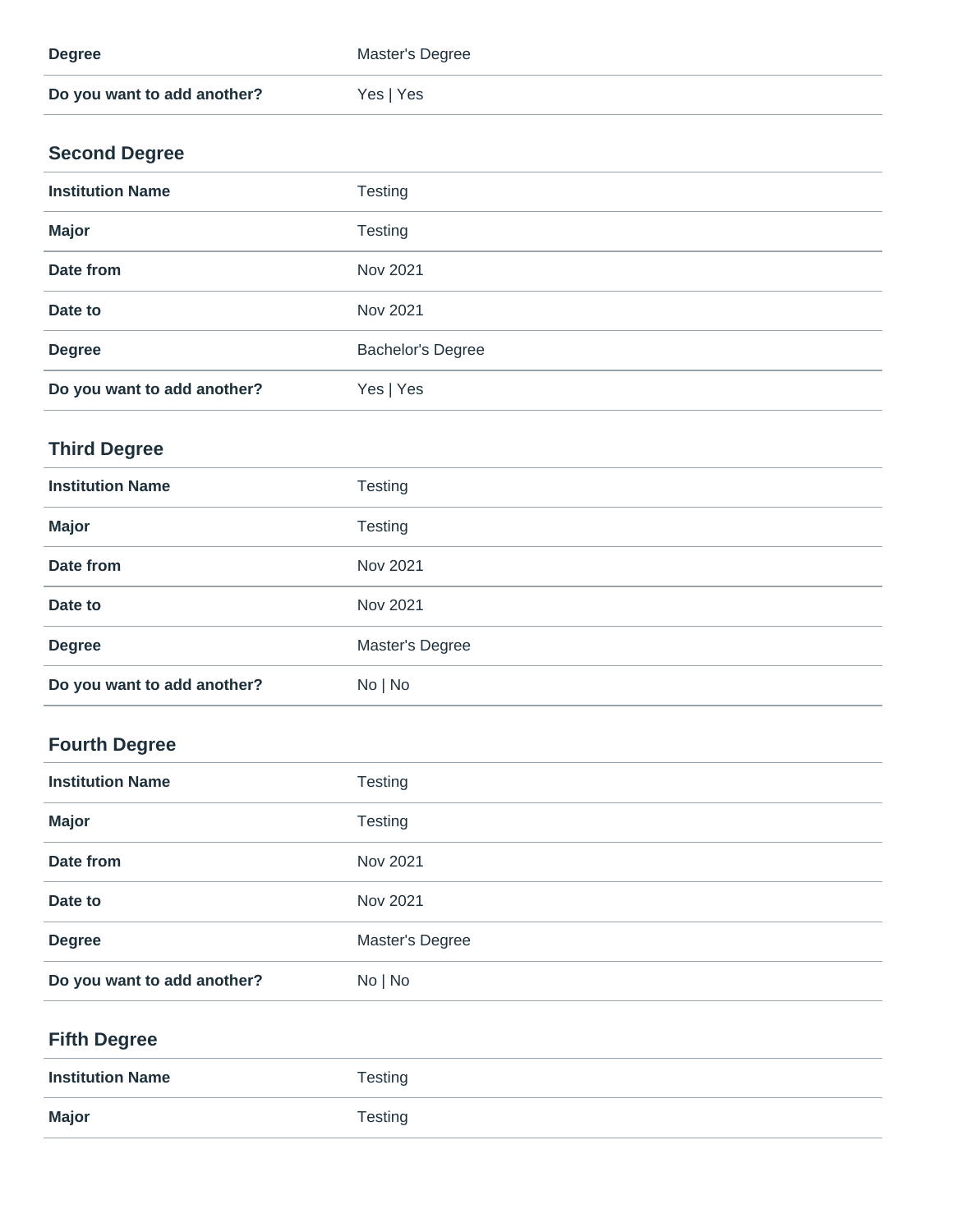| Date from                        | Nov 2021                                                               |
|----------------------------------|------------------------------------------------------------------------|
| Date to                          | Nov 2021                                                               |
| <b>Degree</b>                    | Doctoral Degree                                                        |
| Please indicate class ranking at | Please indicate class ranking at university and academic honors if any |

**university and academic honors if any**

**Transcripts** You may upload your transcript(s) in PDF format using the "Choose File" button. If you would like to upload more than one transcript, please compile them into one [PDF and upload thereafter.](http://www.formstack.com/images/formstack-logo.png)

#### **LANGUAGES**

#### **First Language**

| <b>Languages</b>                                           | Turkish = Beginner                                 |
|------------------------------------------------------------|----------------------------------------------------|
|                                                            | $English = Reading$                                |
|                                                            |                                                    |
|                                                            | German = Advanced                                  |
|                                                            | French = Conversant                                |
|                                                            | Italian = Beginner                                 |
|                                                            | Spanish = Advanced                                 |
|                                                            | Ottoman = Reading                                  |
|                                                            | Farsi = Advanced                                   |
|                                                            | Arabic = Conversant                                |
|                                                            | Ancient Greek = Reading                            |
|                                                            | Latin = $Advanced$                                 |
|                                                            | Hittite = Reading                                  |
|                                                            | Luwian = Conversant                                |
|                                                            | Akkadian = Conversant                              |
|                                                            | Sumerian = Reading                                 |
|                                                            | Armenian = Conversant                              |
|                                                            | Kurdish = Reading                                  |
| <b>Please Attach Your Language</b><br>Certificate (if any) | http://www.formstack.com/images/formstack-logo.png |
|                                                            |                                                    |

#### **PROFESSIONAL INFORMATION**

| <b>CV</b>                  | http://www.formstack.com/images/formstack-logo.png |
|----------------------------|----------------------------------------------------|
| <b>Current Affiliation</b> | Testing                                            |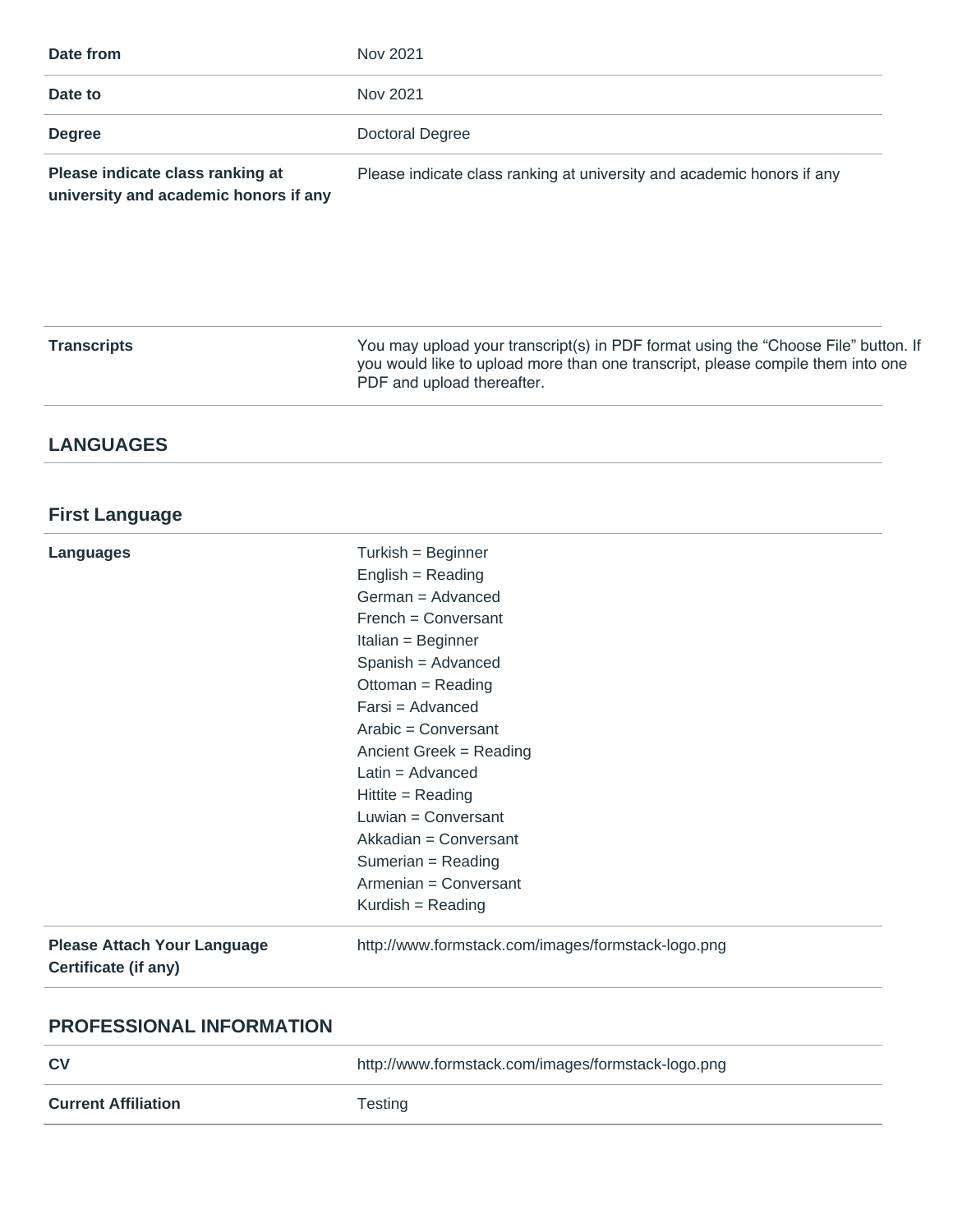| Are you currently working? | No                                                 |
|----------------------------|----------------------------------------------------|
| <b>Assignment Letter</b>   | http://www.formstack.com/images/formstack-logo.png |

### **Current Position**

| <b>Name of the Organization</b>  | Testing   |
|----------------------------------|-----------|
| <b>Position</b>                  | Testing   |
| Date from                        | Nov 2021  |
| <b>Department / Section</b>      | Testing   |
| Do you want to add another?      | Yes   Yes |
| Do you have any work experience? | Yes       |

### **First Previous Position**

| <b>Name of the Organization</b> | Testing        |
|---------------------------------|----------------|
| Date from                       | Nov 2021       |
| <b>Position</b>                 | <b>Testing</b> |
| Date to                         | Nov 2021       |
| <b>Department / Section</b>     | Testing        |
| Do you want to add another?     | No   No        |

# **Second Previous Position**

| <b>Name of the Organization</b> | <b>Testing</b> |
|---------------------------------|----------------|
| Date from                       | Nov 2021       |
| <b>Position</b>                 | <b>Testing</b> |
| Date to                         | Nov 2021       |
| <b>Department / Section</b>     | Testing        |
| Do you want to add another?     | No   No        |

#### **Third Previous Position**

| <b>Name of the Organization</b> | Testing  |
|---------------------------------|----------|
| Date to                         | Nov 2021 |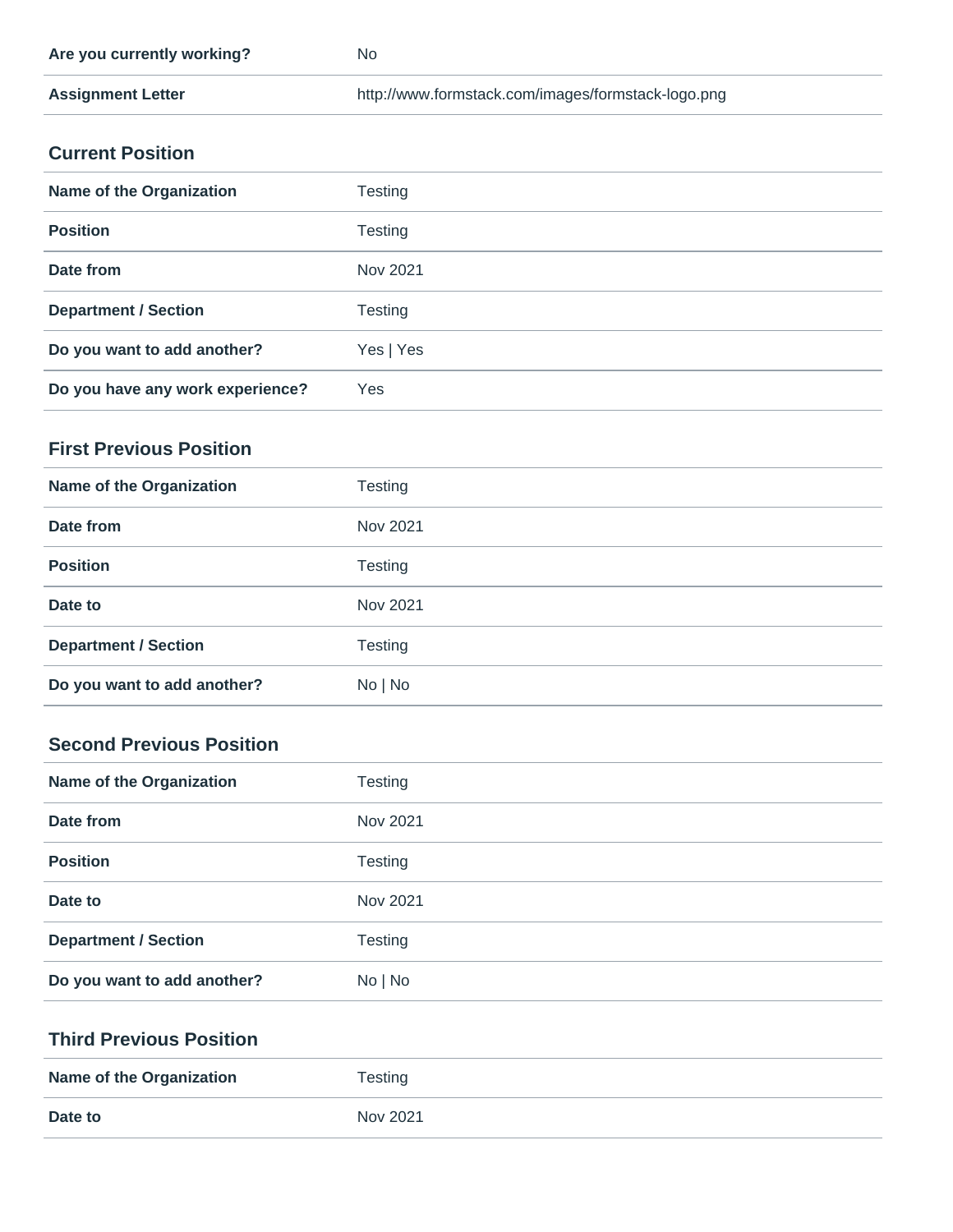| <b>Position</b>             | <b>Testing</b> |
|-----------------------------|----------------|
| Date from                   | Nov 2021       |
| <b>Department / Section</b> | Testing        |
| Do you want to add another? | No   No        |

### **Fourth Previous Position**

| <b>Name of the Organization</b>     | <b>Testing</b> |
|-------------------------------------|----------------|
| Date to                             | Nov 2021       |
| <b>Position</b>                     | <b>Testing</b> |
| Date from                           | Nov 2021       |
| <b>Department / Section</b>         | <b>Testing</b> |
| <b>Awards/Recognitions (if any)</b> | Testing        |

| <b>PROJECT INFORMATION</b> |
|----------------------------|
|----------------------------|

| <b>Chronological Period</b>    | Classical                                                                      |
|--------------------------------|--------------------------------------------------------------------------------|
| <b>Chronological Period</b>    | <b>Byzantine</b>                                                               |
| Field(s) to be reviewed in     | Medieval                                                                       |
| Field(s) to be reviewed in     | Maritime Archaeology                                                           |
| Field(s) to be reviewed in     | <b>Cultural Heritage</b>                                                       |
| Field(s) to be reviewed in     | <b>Byzantine</b>                                                               |
| <b>Methodological Approach</b> | <b>Heritage Studies</b>                                                        |
| <b>Methodological Approach</b> | <b>Material Culture</b>                                                        |
| <b>Methodological Approach</b> | <b>Heritage Studies</b>                                                        |
| <b>Project Title</b>           | This title may be used on the ANAMED website and in other publicity materials. |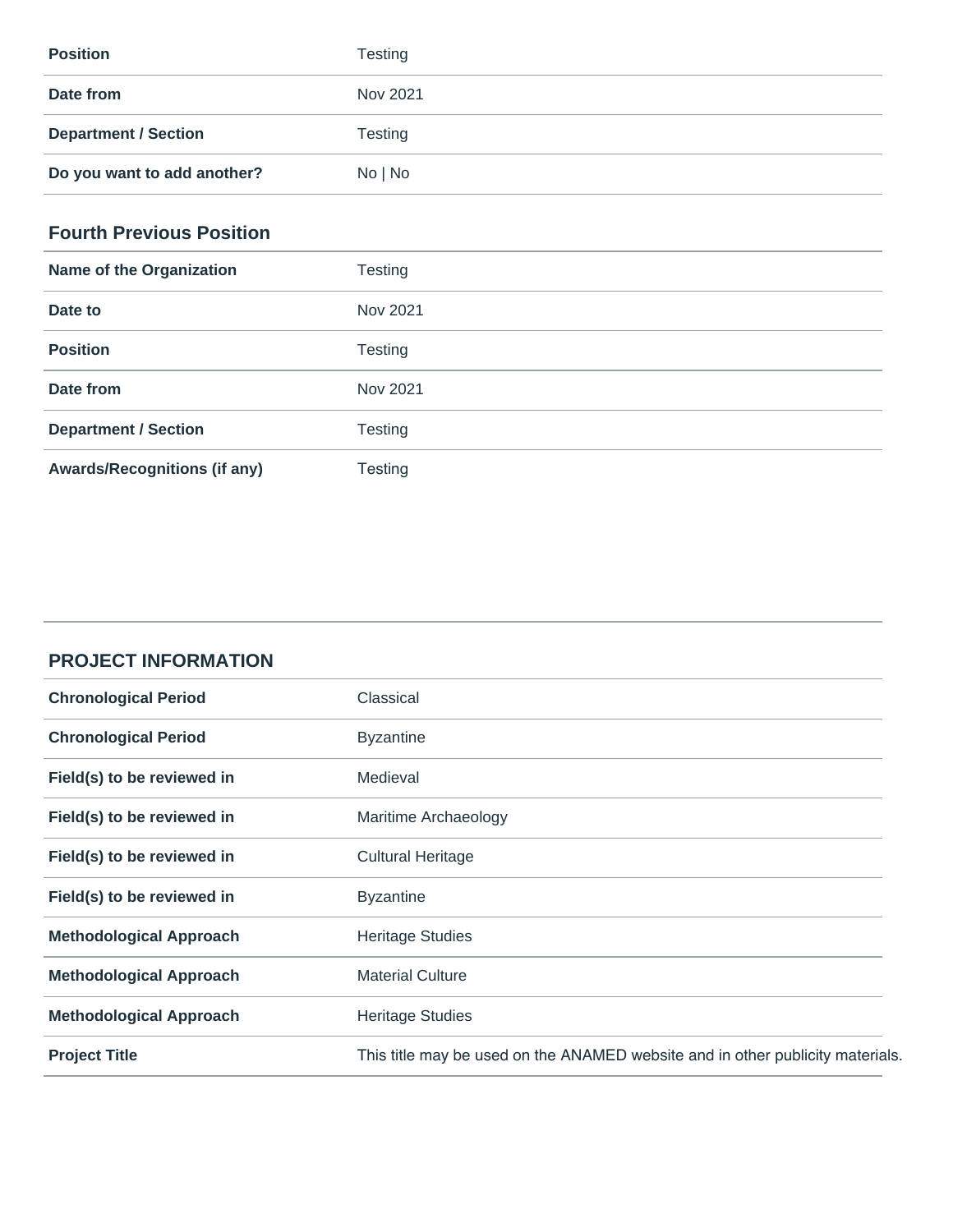| <b>Project Abstract</b>                                        | Please provide an abstract of 250 or fewer words that describes the<br>project you wish to undertake at ANAMED. If a fellowship is awarded, this<br>abstract may be used on ANAMEDs website and in other publicity<br>materials. (NOTE: This form does not allow special formatting or tabs.<br>Please use ALL CAPS to highlight headings, and leave blank spaces<br>between paragraphs.)                                                                                                                                                                                                                                                                                                                                                                                                                                                                                                                                                                                                                  |
|----------------------------------------------------------------|------------------------------------------------------------------------------------------------------------------------------------------------------------------------------------------------------------------------------------------------------------------------------------------------------------------------------------------------------------------------------------------------------------------------------------------------------------------------------------------------------------------------------------------------------------------------------------------------------------------------------------------------------------------------------------------------------------------------------------------------------------------------------------------------------------------------------------------------------------------------------------------------------------------------------------------------------------------------------------------------------------|
| <b>Project Description</b>                                     | Please provide a description of 1500 or fewer words of the project that<br>you wish to undertake at ANAMED, clearly stating the duration. The<br>project description should include the project's relevance to the given<br>field, the resources required in Turkey, and steps taken to get<br>permissions to access those resources, as appropriate to your study.<br>Each applicant should indicate how much s/he has already undertaken on<br>the proposed project as well as what specific products (e.g., publication,<br>intensive material analysis, or conservation-restoration projects) are<br>intended as outcomes. If the applicant is pursuing a collaborative project<br>with Koç University faculty, center, or facilities, s/he must clearly<br>demonstrate the previously established connections in the project<br>description. (NOTE: This form does not allow special formatting or tabs.<br>Please use ALL CAPS to highlight headings, and leave blank spaces<br>between paragraphs.) |
| <b>Project's Connection to ANAMED/Koç</b><br><b>University</b> | Please explain in 250 or fewer words why you think a fellowship in<br>Istanbul at ANAMED and Koç University, in particular, is essential to your<br>research.                                                                                                                                                                                                                                                                                                                                                                                                                                                                                                                                                                                                                                                                                                                                                                                                                                              |
| <b>Project's Research Facility</b><br><b>Requirements</b>      | If appropriate to your research, please list which Koç University research<br>facilities you plan to use for your research, explaining briefly why each is<br>necessary.                                                                                                                                                                                                                                                                                                                                                                                                                                                                                                                                                                                                                                                                                                                                                                                                                                   |
| Project's Laboratory(s) and Instrument<br><b>Requirements</b>  | If appropriate to your research, please list which Koç University<br>laboratories and instruments you plan to use for your research, explaining<br>briefly why each is necessary.                                                                                                                                                                                                                                                                                                                                                                                                                                                                                                                                                                                                                                                                                                                                                                                                                          |